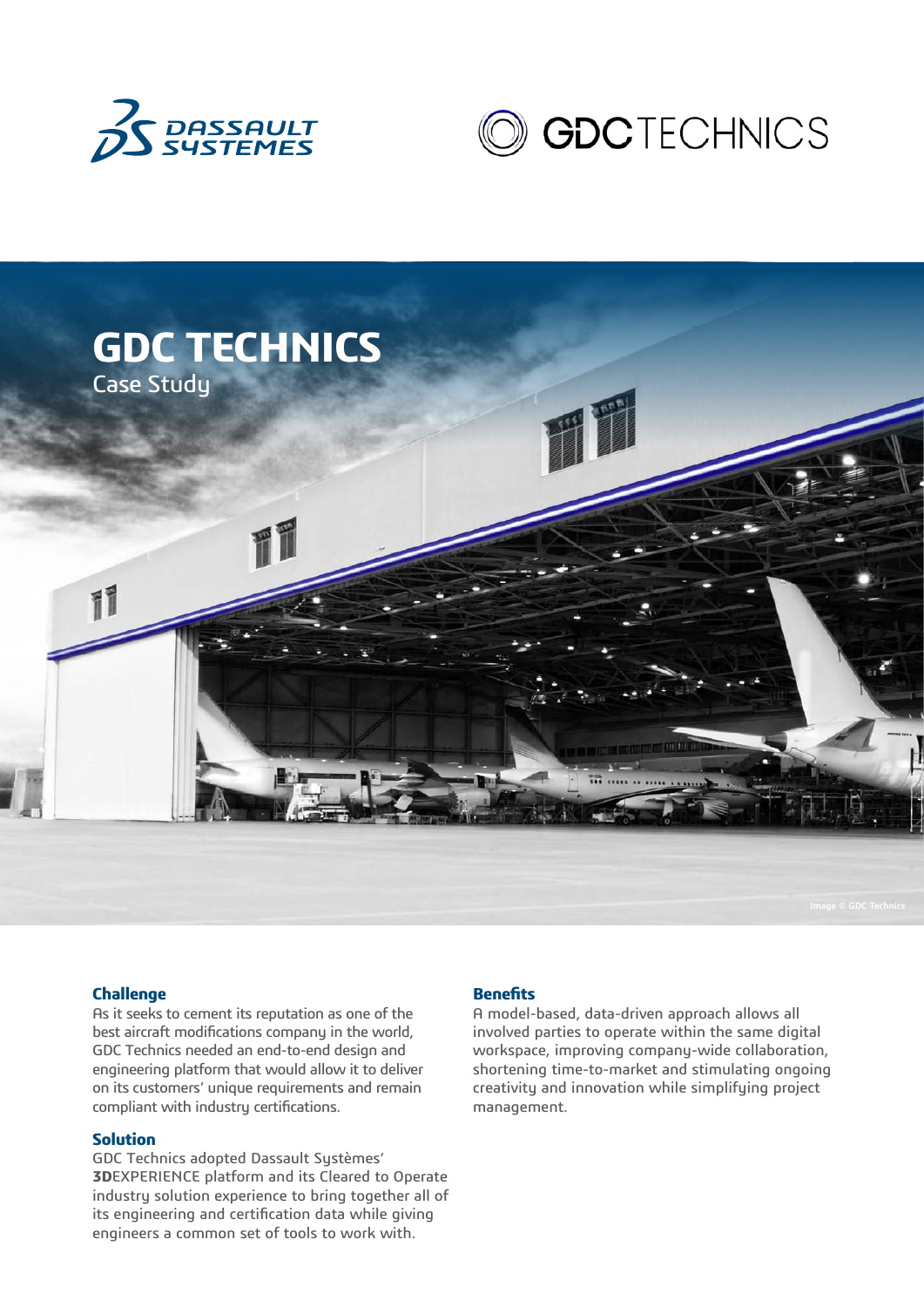#### **ENGINEERING THE IMPOSSIBLE**

The Boeing 787 Dreamliner is one of the world's largest private jets. It's known as a VVIP aircraft – a term used to describe the largest and most expensive corporate jets, transporting heads of state and high net worth individuals in absolute luxury. When GDC Technics, a global leader in aircraft engineering, modification and completion services, took on the job of constructing customized interior cabins for two B787s for a head-of-state customer, it set out to equip the jets with the latest connectivity and passenger comfort capabilities. This included live television – a first for any VVIP B787 – a full security system, quieter cabins and additional humidification sustems to help combat jet lag during long-haul flights.

Brad Foreman, CEO of the US-based GDC Technics, said on the recent completion and delivery of these two aircraft that they "are absolutely unmatched in the industry," adding that GDC "will continue to pioneer the way for next-generation aircraft and has mastered the engineering to do so."

"It's GDC Technics' vision to have complete transparency throughout the end-to-end digital solution," said Mark Reynolds, operations manager at GDC Technics. "We use Dassault Sustèmes' **3D**EXPERIENCE platform with CATIA and ENOVIA to enable GDC Technics to be industry leaders, and work with OEMs, our suppliers and partners to ensure digital continuity across all elements of the product lifecycle."

GDC Technics has grown from a single-service modifications business into a global company providing an extensive range of engineering and technical in-house services to airlines, original equipment manufacturers (OEMs), government organizations and heads of state. It is driven by the belief that if something can be dreamed up, it can be done, and today, by focusing on developing new, innovative engineering and production techniques, GDC Technics aims to be the best aircraft modifications company in the world.

GDC Technics' tagline, 'Engineering the Impossible', reflects its relentless pursuit of limitless possibilities, inventive qualities and perpetual advancement. To support its vision, the company is taking advantage of the **3D**EXPERIENCE®platform from long-term partner Dassault Systèmes, using it to drive innovation and ensure engineering continuity across its sites in North America and the UK.

## **CONSISTENT, CONTINUOUS DATA**

When designing and engineering for any new projects, GDC Technics must maintain full control of production, installation and certification of significant changes in aircraft constructions, systems and cabins.

To achieve this, it needs digital continuity across all facets of its business – one central platform where all data converges and provides all the tools needed during a project – allowing all stakeholders to have access to the one design or model. of which just one version exists. GDC Technics selected the **3D**EXPERIENCE platform to make this a reality.

#### **ALWAYS CERTIFIED**

As they manage each end customers' specific requirements and modifications, engineers must also ensure the aircraft complies with the latest regulations specified by global certification authorities. It's a complex task. Every person

working on a project must continuously fine tune changes with each other, as well as with the OEM, the suppliers of parts, and other partners involved in a project. Throughout, engineers have to ensure the data is consistent with the aircraft type certificate. Any error in this process – for instance due to involved parties working with different versions of a design – has far-reaching consequences, jeopardizing certifications and causing a plane to remain grounded.

To avoid this, GDC Technics needed to be able to link its engineering data with its certification data within the **3D**EXPERIENCE platform.



The Cleared to Operate industry solution experience transforms the execution of aircraft test and certification process to drive out costs while ensuring safety for on-time deliveru.

"The industry-specific processes within the **3D**EXPERIENCE platform have allowed us to bring the engineering and certification departments together into the same workspace," said Stephen Tiernan, head of design organization at GDC Technics. "The certification program is about linking requirements and source documents so that a certification engineer can easily locate a document, link it to a project and ensure the final requirement set is covered. It's all in one location; it's already a built-up database, the information is already in there, you just have to select it."

"It became very clear from the outset that the **3D**EXPERIENCE platform would reduce our timescales and therefore reduce our cost to our client, making us more attractive in the marketplace."

> — Paul Richens, Head of the Office of Airworthiness, GDC Technics

"To have a powerful platform such as Dassault Systèmes' **3D**EXPERIENCE platform has enabled GDC Technics to be more fluid in the way that we work and engineer the impossible."

> — Mark Reynolds, Operations Manager, GDC Technics



A representation of an aircraft in the **3D**EXPERIENCE platform where GDC engineers control configurations of engineering data across the global organization.

Not only is GDC Technics now confident that its certifications are always up to date, but it has empowered its engineers to work more productively and complete projects faster.

"In discussions with Dassault Systèmes, we felt their industry-specific solution provided a lot of advantages," said Paul Richens, head of the office of airworthiness at GDC Technics. "A lot of systems that are out there at the moment are outdated, including our own at the time, but like most industries it's really difficult to allocate time to update or change tools unless you can assign value. It became very clear from the outset that the **3D**EXPERIENCE platform would reduce our timescales and therefore reduce our cost to our client, making us more attractive in the marketplace."

#### **FLUID WORKING**

The departments for engineering and certification now work within the same digital workspace. This creates more efficient working processes and ensures that stakeholders are more aware of their colleagues' activities. Because all information is in one single location, a certification engineer can, for example, link documents to projects and document requirements more quickly.



This allows GDC Technics to implement changes more rapidly and pass the time-savings and reduced costs onto the customer, increasing its competitive advantage.

"The platform is very efficient for end-to-end functionality right from the change description through to the embodiment of any modification on an aircraft; the main thing is efficiency, so now all of our documentation is all in one place," Tiernan said. The company also is saving costs internally as it is no longer necessary to manage and maintain multiple platforms for different departments.

"We feel as though it is a real step forward," Richens said. "It's a singular platform so you don't have to maintain several platforms at the same time; it's a platform that all the design engineers are used to using so it's easy to navigate."

Ultimately, digital continuity is leading to improved collaboration and encouraging an innovative mindset



across the company, allowing GDC Technics to continue 'Engineering the Impossible' without losing sight of its customers' needs and certification authorities' requirements.

"To have a powerful platform such as Dassault Systèmes' **3D**EXPERIENCE platform has enabled GDC Technics to be more fluid in the way that we work and has also enabled the departments to have a better understanding of how the company works," Reynolds said. "It helps us to deliver on time and meet our customer requirements and engineer the impossible."

## **More about the solution:**

Thanks to the 3DEXPERIENCE platform the solution accelerates the digital transformation by offering to authorities the virtual certification of a digital twin plane. **Benefits:**

- Reduce cost and time to market
- Allow innovations and customization on aircraft
- Build confidence with aviation authorities